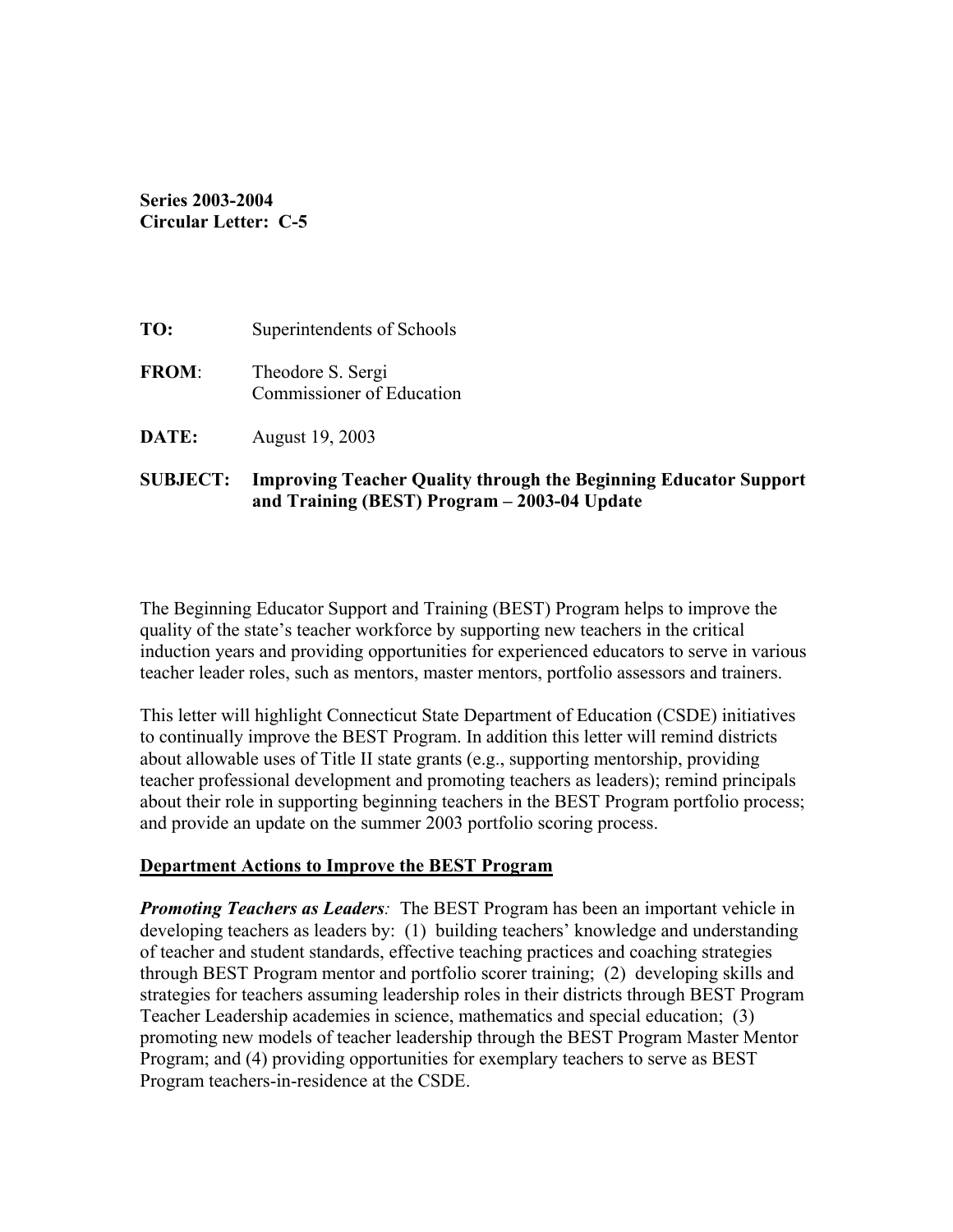*Enhancing Support to Beginning Teachers and their Mentors through the Master Mentor Program:* During the 2002-03 school year, 15 districts participated in a pilot program to train 26 exemplary teachers as "Master Mentors." Master Mentors are exemplary teachers trained to serve as school-level "portfolio experts" and trainers/coaches of mentors and support colleagues of beginning teachers. Through Master Mentor training, teachers are provided with new and expanded leadership roles and the opportunity to improve school-based support to beginning teachers and mentors as well as promote school cultures that emphasize collaboration between teachers and a focus on improving student achievement.

An additional 12 districts have nominated 33 teachers to be trained as Master Mentors during the 2003-04 school year. Interested districts should contact Beverly Hartstone, Program Manager for the BEST Program, for further information on participating in this important initiative. She can be reached at (860) 713-6820 or via email at beverly.hartstone@po.state.ct.us.

*Encouragement of districts to use Title II grant funds to support beginning teachers*: During this past year a number of districts were able to use these funds to enhance their teacher induction programs. We hope that in the 2003-04 school year, many more districts will take advantage of allocating a portion of their Title II sub-grant funds to cover expenses related to supporting beginning teachers in the BEST Program. The new consolidated grant application makes these allowable uses for the funds more explicit than in the past. Allowable uses of these funds include:

- providing stipends or other financial incentives for mentor teachers or "Master Mentors," who train and provide assistance to mentors and content colleagues who support beginning teachers in completing the portfolio process;
- expanding the support of beginning teachers into their second or third year of teaching;
- providing workshops or other professional development for beginning teachers and their mentors as well as principals around effective teaching practices and the portfolio process; and
- providing released time for collaboration between beginning teachers and their mentors and/or content colleagues.

*New "on-line" resources in BEST:* On-line resources for BEST significantly increased during the 2002-03 school year by making available new and expanded BEST Program information on the CSDE website and a BEST communications and training registration website developed by EASTCONN. The website addresses and resources are as follows:

## **CSDE Website for General Information about the BEST Program and the portfolio assessment**: **http://www.state.ct.us/sde/**, click on BEST. Resources contained on this website include:

- the Guide to the BEST Program for Beginning Teachers;
- portfolio handbooks in 10 subject areas and portfolio-related forms;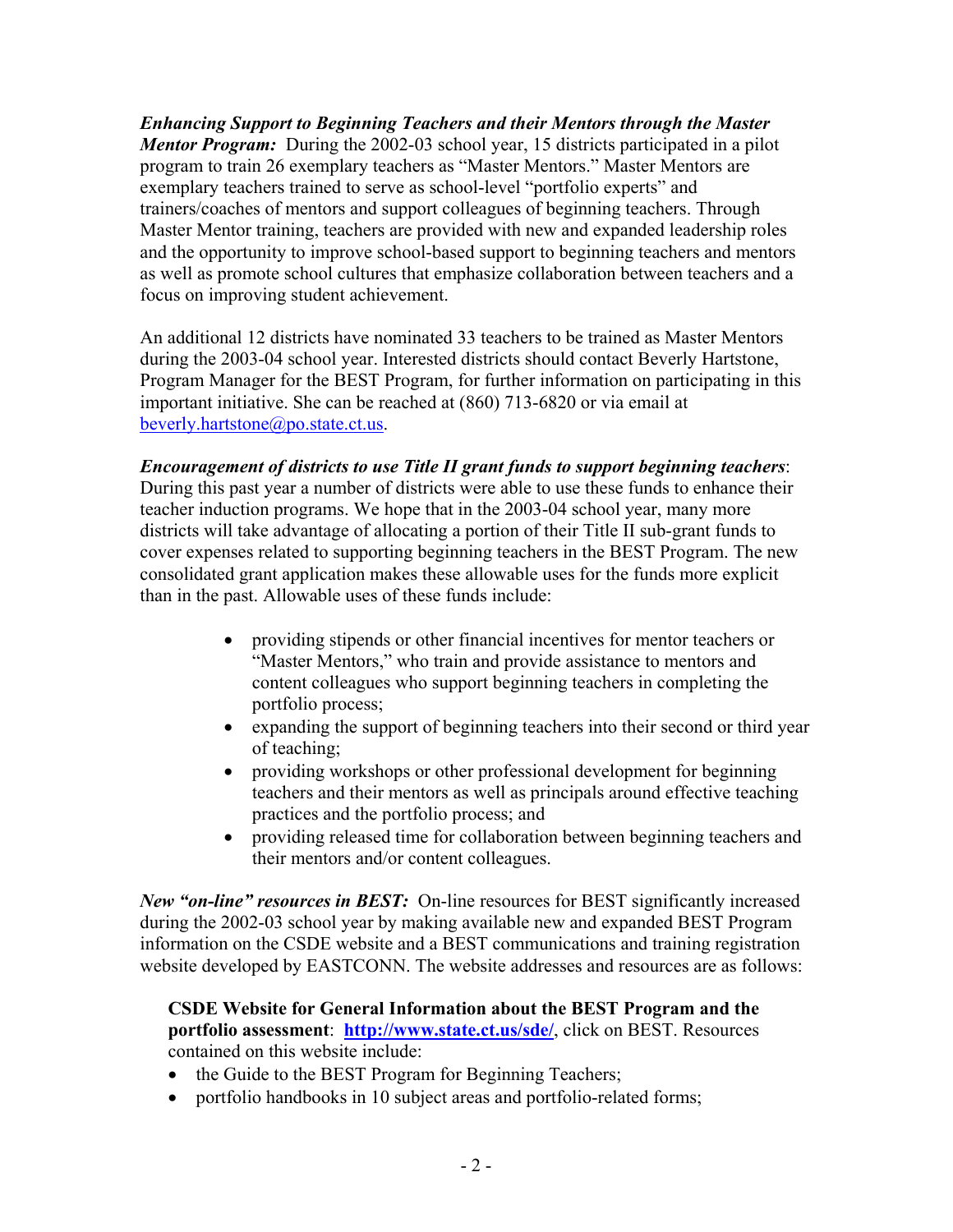- portfolio feedback rubrics;
- Common Core of Teaching : and
- "On-line" seminars for beginning teachers: Seminars are available on this website in the 10 portfolio subject areas. Each session highlights key elements of the BEST Program portfolio requirements and can be accessed by the beginning teachers whenever they wish. These electronic seminars are supplemented by "inperson" seminars (scheduled at regional sites).

### **The BEST Communications and Registration Website: http://www.ctbest.org:**

This website has been established for two purposes: (1) to provide an email link to beginning teachers and other constituents in the BEST Program, such as mentors and district facilitators; and (2) as a registration site for all BEST professional development courses for beginning and experienced teachers. This year, this site will also introduce a link back to the documents found on the CSDE site referenced above.

## **Important Roles for Principals in the BEST Portfolio Assessment Process**

We wish to stress the importance of the principal becoming familiar with and involved with the BEST portfolio assessment and process. The principal has several important roles to play in the process:

- (1) **Supporting beginning teachers in successfully completing the BEST Program requirements** and improving their instructional effectiveness by providing released time for collaboration with a mentor or content colleague and encouraging the beginning teacher to attend portfolio clinics/seminars and/or access the on-line seminars;
- (2) **Providing assurances of the authenticity of the portfolio** by carefully reviewing the videotape, student work and commentaries to assure that the teacher has not re-configured the class for purposes of the portfolio assessment, the student work is authentic and corresponds to the classes/unit profiled in the portfolio, and the commentaries are written by the teacher. It should be noted that there have been a number of instances over the past several years in which there has been sufficient evidence to warrant notifying superintendents that the portfolio submission was not authentic and/or the teacher has violated the Code of Professional Responsibility for Teachers through inappropriate conduct towards students; and
- (3) **Building upon or incorporating data from the portfolio into the local district evaluation process** during the second or third year—that is, using both live and video observations, reviewing a teaching unit, examining student work, and asking teachers to reflect upon the learning of their students and their teaching.

Principals and other administrators who would like to gain a better understanding of the BEST portfolio may attend a one-day Portfolio Support Training offered at the RESCs this fall.